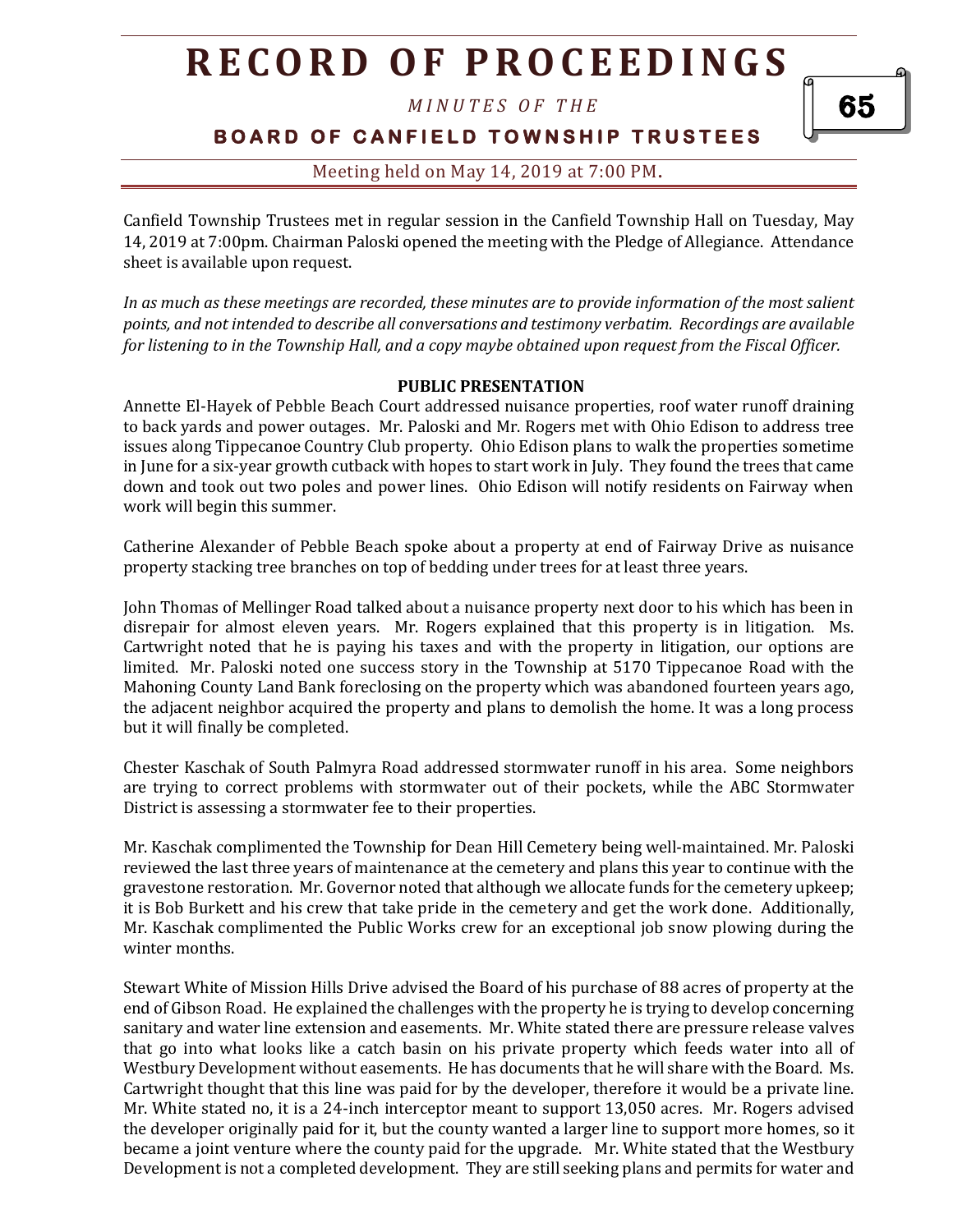*M I N U T E S O F T H E* 

**BOARD OF CANFIELD TOWNSHIP TRUSTEES** 

Meeting held on May 14, 2019 at 7:00 PM**.**

sanitary for ongoing development. He is looking for the Board to provide help in communicating with the county. Mr. Paloski noted that Mr. Rogers contacted the county and explained to Mr. White he can run the sanitary line on the other side of the street by using the existing road easement and pay for an engineering study to see if it is feasible to run the line. Mr. White stated that it is feasible but feels that something is wrong. He feels that this is an opportunity for this Board to work with the Planning Commission and get it right. Ms. Cartwright addressed her concern that the Township has nothing to do with water or sanitary and cannot see how the Township can help with limited powers. Mr. Rogers noted that every conversation he had with the county, Mr. White needed to submit drawings to the county engineer as to where he wants to run his sanitary line so it will give them an opportunity to review the plan. Mr. White stated that there was a study done to expand a major sanitary line into the Township for future growth. Mr. Paloski stated that if Mr. White wishes to seek litigation it would be up to him to pursue, but the Township will not be involved. Mr. White stated several times that he is here to share information. Ms. Cartwright stated that we do appreciate that and we do work with the county on many projects. The Board stated that they are interested with the development of the Township and want to get it right.

#### **Attendance Roll Call**

Chairman Paloski requested that Carmen I. Heasley, Fiscal Officer, call the attendance roll:

| Mr. Paloski    | present |
|----------------|---------|
| Ms. Cartwright | present |
| Mr. Governor   | present |

**MINUTES:** Chairman Paloski requested corrections or additions to the regular meeting minutes of March 26 and special meeting minutes of March 27, 2019. The Board tabled the minutes of April 9 until the next meeting. The minutes with suggested changes incorporated were accepted.

**ADMINISTRATOR/ROAD SUPERINTENDENT REPORT:** Mr. Paloski asked for an update on the paving program from last year on Alvacardo Road and Clearview Drive. Mr. Rogers had a conversation with the Mahoning County Engineers Office concerning some cracks appearing on the pavement. They met with Bob Burkett and a representative of the paving company. He explained core samples were taken and tested and it appears the base might be bad, therefore he requested that the paving company seal all the cracks and extend the road bond for an additional year, but has not heard back from them. Mr. Rogers explained what can happen if they do not extend the bond.

Ms. Cartwright discussed the bike trail spur asking for meeting dates and advertising. Mr. Roger plans to send an email with the information. Ms. Cartwright reminded him that he needs a resolution passed for the advertising cost relating to the meeting.

Mr. Paloski discussed issues with the second grass cutting at Township Park by Easton Lawn Service. Mr. Rogers did not have time to call, but will address those issues with the lawn company. The first fertilizer application was applied to Township Park.

Ms. Cartwright mentioned about the sinkholes on Pebble Beach, understanding that it is in litigation, but wants to protect the road. Mr. Rogers stated that we are dealing with a 48-inch pipe and no matter what we put in it, those materials will wash away noting it is about 4 to 5 feet away from the curb. Ms. Cartwright wants a plan in place to protect the road, suggesting contacting the county for suggestions.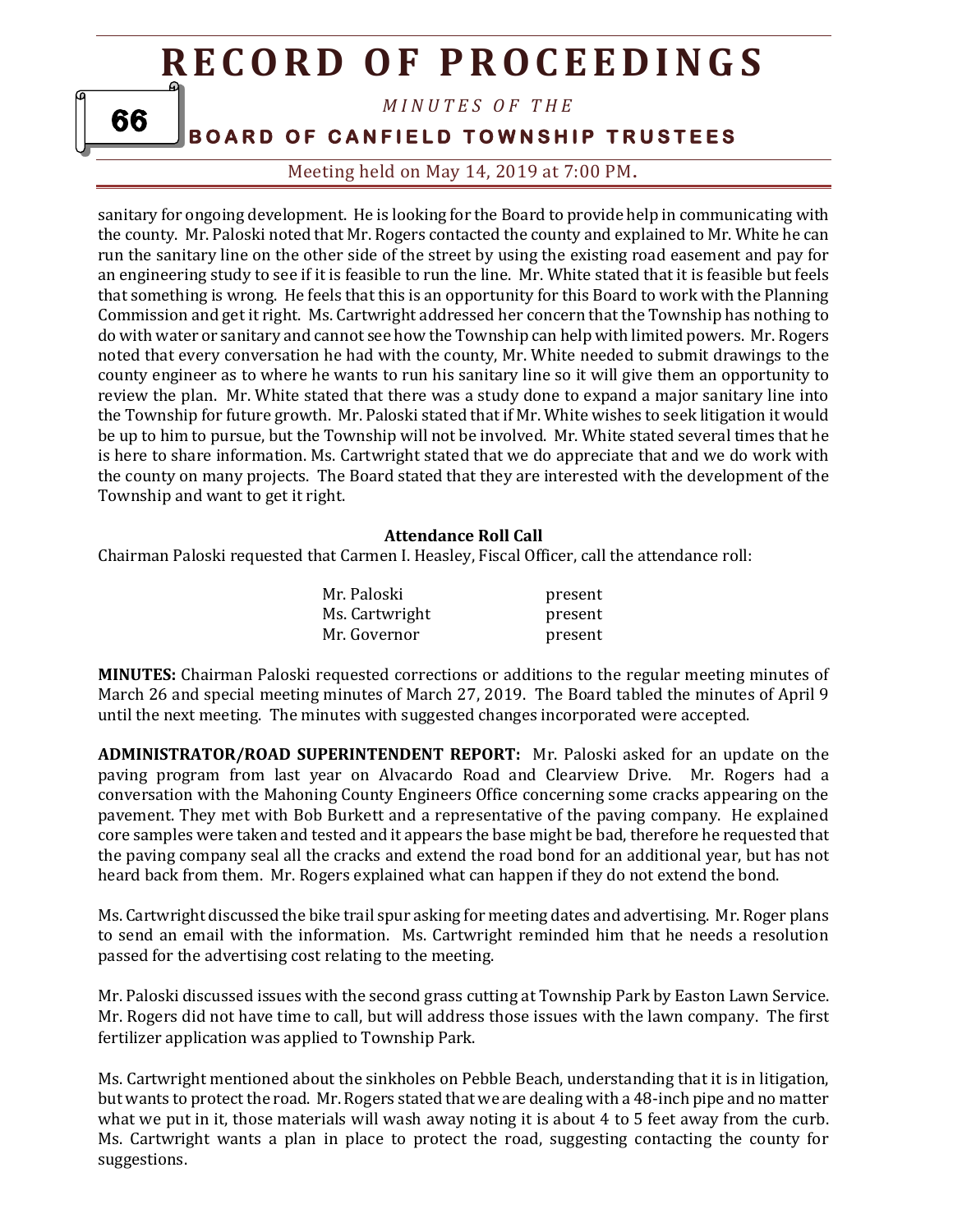*M I N U T E S O F T H E* 

### **BOARD OF CANFIELD TOWNSHIP TRUSTEES**

### Meeting held on May 14, 2019 at 7:00 PM**.**

Ms. Cartwright suggested getting several signs to indicate ABC Water District Project to inform the public, which projects are funded through the ABC Water District. Mr. Paloski was not in favor of spending money for the signs.

Mr. Rogers explained LTAP has a transportation grant which can be used to widen Summit Drive to county standards. Mr. Rogers asked the Board and they agreed for him and CT Consultants to pursue the LTAP grant for Summit Drive.

Mr. Paloski reviewed Fire Station III furnace/air conditioner issues. Mr. Rogers suggested waiting until the budget hearing tomorrow to address those issues and potentially replace the condenser.

Mr. Paloski noted the State of Ohio's Salt Purchase Program for 2019–2020 contract bid came in at \$72.23 per ton. Since the Township purchased the maximum salt amount permitted with the last contract, around \$53 per ton, the dome is full and we saved money. Canfield Local Schools has committed to 116 tons of salt. Mr. Paloski moved to accept the administrator/road superintendent, public works and zoning reports as presented.

**FISCAL OFFICER'S REPORT:** Chairman Paloski called on the Fiscal Officer, Carmen I. Heasley, to present the financials. The Fiscal Officer reviewed warrants and electronic payments noting that EFT payments are included. She presented one super blanket certificate and one purchase order reviewing the purpose of each.

The Fiscal Officer explained finding two resolutions addressing the same investment, believing the first one as tabled until she heard the recording. She was waiting for the funds from American Express Certificates of Deposits to reach the primary checking account while on vacation. At the same time, she was also dealing with a high number of expenditures so, she decided to wait on transferring the funds to Star Ohio Plus to discuss with the Board. She tried to log into the bank account while in session, but the bank was conducting maintenance. She suggested rescinding the two resolutions.

The Fiscal Officer provided a list of legal work done by Attorney Mark Finamore as it pertains to the pick-up truck financed through Farmers National Bank. Since the last resolution stated not to exceed \$600, she will need the additional cost approved by resolution.

Aetna Insurance Company has reimburse the Township for the payment they pulled as an ACH payment in November of last year. The Fiscal Officer emailed the budget spreadsheet for tomorrow's meeting. Mr. Paloski moved to accept the report as presented.

#### **OLD BUSINESS**

Mr. Paloski presented two cemetery deeds, Daniel A. O'Hara Lot #538 and Rachelle Gaid-Sargious Lot #570, for Board signatures. The Board signed the deeds at this time.

Mr. Governor noted that the prosecutor's office advised that the Soccer Club Banners request should go through the Canfield Zoning Board of Appeals for a variance. The Soccer Club was notified.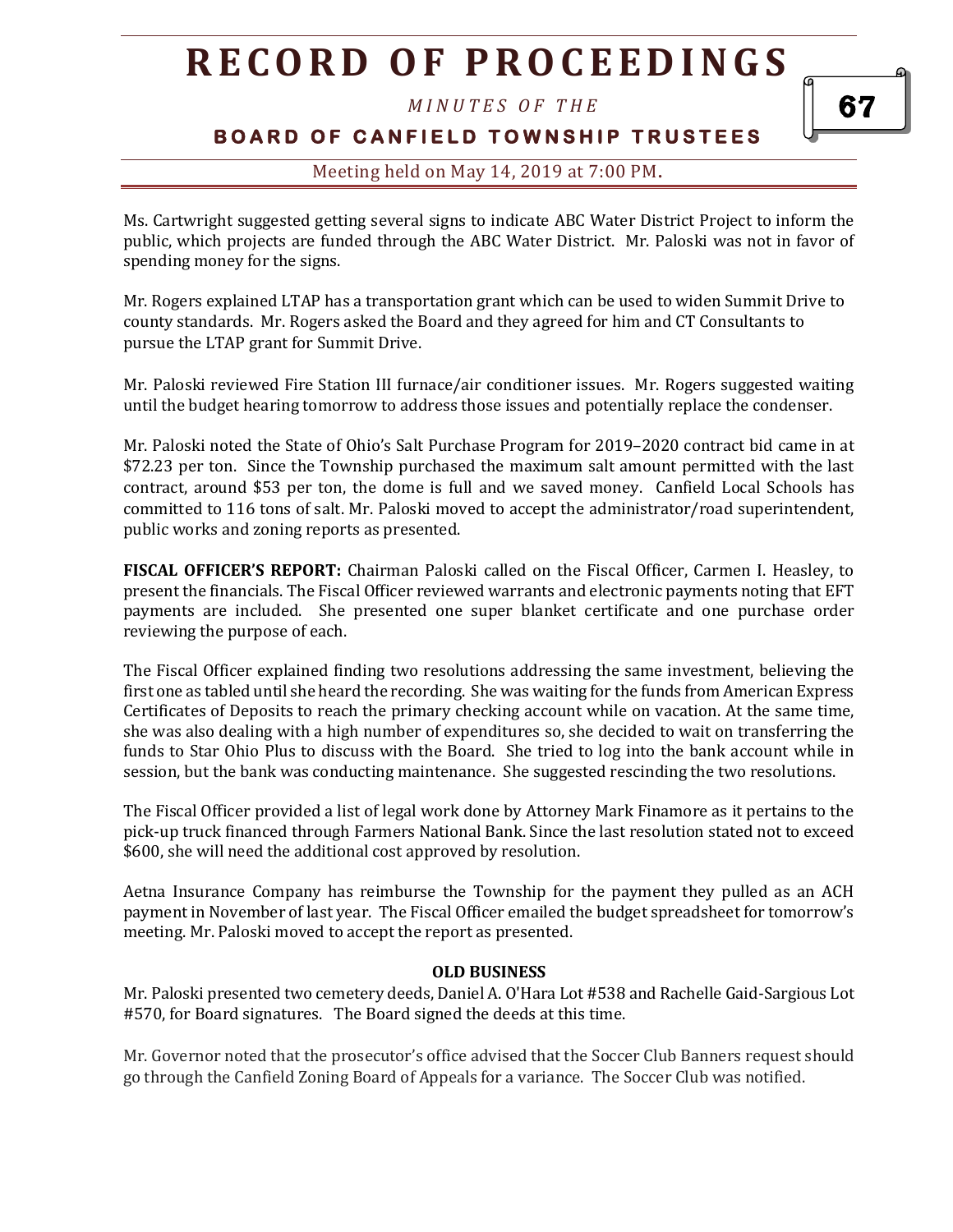*M I N U T E S O F T H E* 

**BOARD OF CANFIELD TOWNSHIP TRUSTEES** 

Meeting held on May 14, 2019 at 7:00 PM**.**

#### **RESOLUTION 2019-05-14-94 A RESOLUTION PURSUANT TO R.C. 505.94 REQUIRING REGISTRATION AND REGULATING TRANSIENT VENDORS**

Mr. Paloski moved the adoption of the following Resolution:

**WHEREAS,** R.C. 505.94 authorizes a board of township trustees, by resolution, to require the registration of all transient vendors within the unincorporated territory of the township and regulate the time, place, and manner in which these vendors may sell, offer for sale, or solicit orders for future delivery of goods; and,

**WHEREAS,** R.C. 505.94 also authorizes a board of township trustees, by resolution, to prohibit solicitation at any residence at which the owner or tenant has posted a sign on the property prohibiting solicitation or for which the owner or tenant has filed a no solicitation registration form with the township, on a form prescribed by the board; and,

**WHEREAS**, the Board desires to exercise such authority within the unincorporated territory of Canfield Township ("Township"). Mr. Governor seconded the Motion. Discussion: Mr. Governor explained why the Township created a transient vendor resolution. The Board signed the Resolution. A copy shall be given to the Mahoning County Sheriff's Department. The signed Resolution is available in the office for viewing. Roll Call: Mr. Paloski, yes; Ms. Cartwright, yes; Mr. Governor, yes. Motion carried 3 to 0.

#### **RESOLUTION 2019-05-14-95 Soccer Club Garage Lease**

Ms. Cartwright moved to enter into a lease agreement with the Canfield Soccer Club for the use of the garage portion of the multi-purpose building at the Township Community Park. The agreement is available with the Administrator at the Township Hall Office. Mr. Governor seconded the Motion. Discussion: Mr. Governor explained that this Motion was ready at the last meeting but was tabled since Ms. Cartwright was not present. Meanwhile, the club came in to sign the bathroom agreement and make the payment for both agreements. Although they signed both agreements and made payment, they were advised that it will not be final until this Motion has passed at this meeting. Roll Call: Mr. Paloski, yes; Ms. Cartwright, yes; Mr. Governor, yes. Motion carried 3 to 0.

#### **RESOLUTION 2019-05-14-96 Investment of Funds**

Ms. Cartwright moved to rescind **RESOLUTION 2019-04-09-86** Investment of Funds that authorized the Fiscal Officer to transfer the \$100,000 from American Express Centurion 2 year CD that matured on April 22, 2019 to the primary checking account with Farmers National Bank for normal operations of the Township. Mr. Paloski seconded the Motion. Roll Call: Mr. Paloski, yes; Ms. Cartwright, yes; Mr. Governor, yes. Motion carried 3 to 0.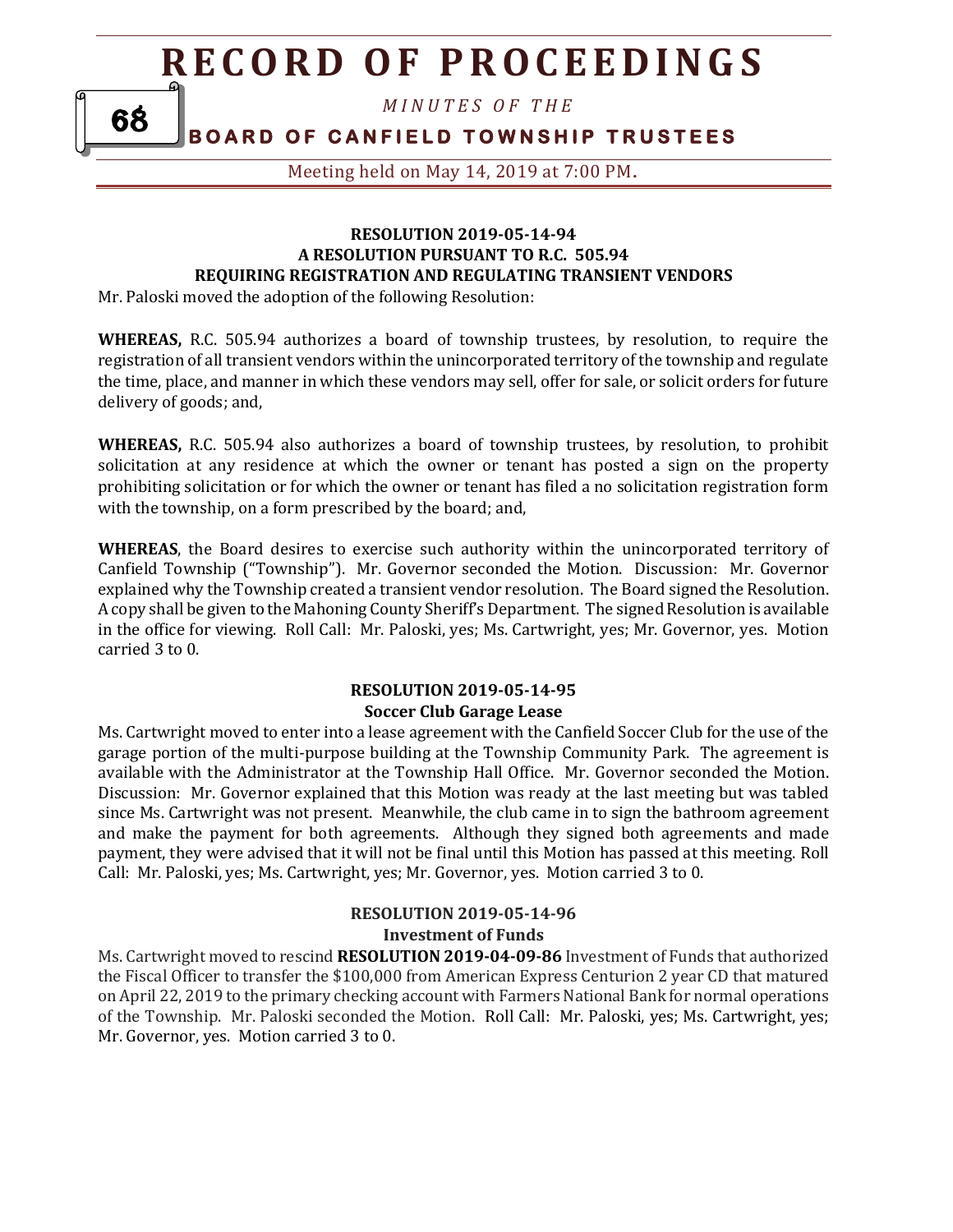*M I N U T E S O F T H E* 

## **BOARD OF CANFIELD TOWNSHIP TRUSTEES**

#### Meeting held on May 14, 2019 at 7:00 PM**.**

#### **RESOLUTION 2019-05-14-97 Investment of Funds**

Mr. Paloski moved to rescind **RESOLUTION 2019-04-23-93** Investment of Funds that authorized the Fiscal Officer to transfer \$200,000 from the Township's primary checking account with Farmers National Bank to Star Ohio Plus. Mr. Governor seconded the Motion. Discussion: The Fiscal Officer became concerned when the investment company transferred the matured investment fund to the primary checking account. She reviewed the primary checking account balance against expenditures; therefore, asked that the Board to consider rescinding. Roll Call: Mr. Paloski, yes; Ms. Cartwright, yes; Mr. Governor, yes. Motion carried 3 to 0.

#### **RESOLUTION 2019-05-14-98**

#### **Legal Counsel for Lease Purchase Option Financing Agreement**

Mr. Paloski moved to approve an additional payment of \$400.00 to Attorney Mark Finamore for reviewing and providing the required legal opinion of the lease to purchase documents provided by Farmers National Bank for the 2019 pick-up. Mr. Governor seconded the Motion. Discussion: Mr. Paloski noted that due to additional time, phone calls and research documented by Attorney Finamore, it is reasonable for the additional payment. Roll Call: Mr. Paloski, yes; Ms. Cartwright, yes; Mr. Governor, yes. Motion carried 3 to 0.

#### **NEW BUSINESS RESOLUTION 2019-05-14-99 Warrants & Electronic Payments**

Mr. Paloski moved to approve Warrants #13245 thru #13291, electronic payments 172-2019 thru 207-2019 for a grand total of \$136,119.95 as general & payroll obligations of the Township. Mr. Governor seconded the Motion. Discussion: Mr. Governor asked for clarification on a payment to the ABC Water District. Mr. Rogers explained that ABC started collecting fees and now has funds to start covering part of the invoice. The payment made is the MOU we entered into with the district. Roll Call: Mr. Paloski, yes; Ms. Cartwright, yes; Mr. Governor, yes. Motion carried 3 to 0.

#### **RESOLUTION 2019-05-14-100 Purchase Order and Blanket Certificate**

Mr. Paloski moved to approve Super BC 34-2019 and PO 28-2019 for a total of \$109,642.91. Mr. Governor seconded the Motion. Roll Call: Mr. Paloski, yes; Ms. Cartwright, yes; Mr. Governor, yes. Motion carried 3 to 0.

**Trustees Comments:** Mr. Paloski reported the MCTA Meeting will meet here on May 16 at 7:00pm. Ms. Cartwright reported that the Cardinal Joint Fire District meeting will be held on May 21 at 5pm, but at the start of the meeting, they will meet with representatives from the City of Canfield to discuss the dispatch contract.

The Fiscal Officer will present a new street lighting district at the next meeting. She wants the Board to review the paperwork from OTARMA, which must be signed and submitted by the next meeting.